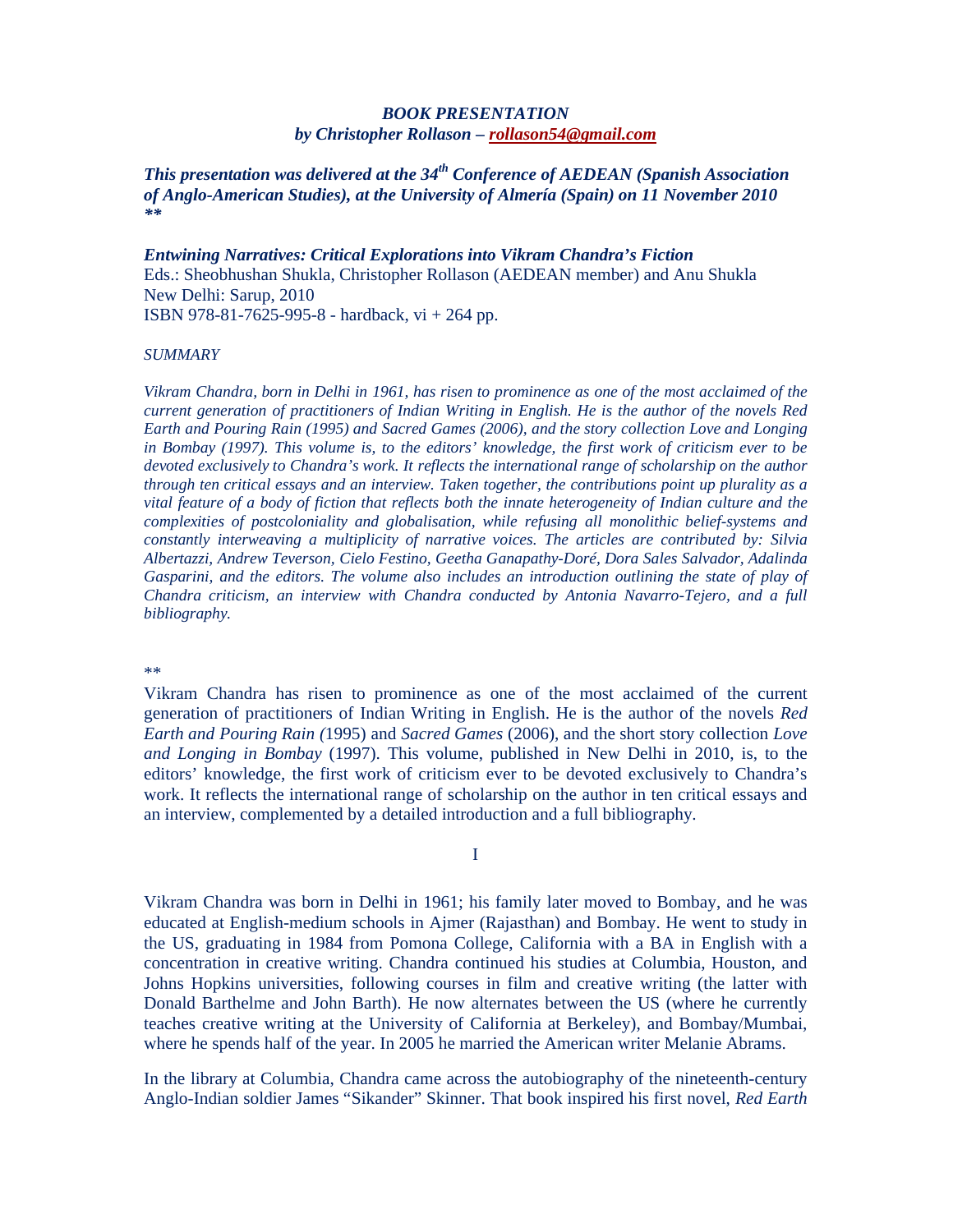*and Pouring Rain*, a powerful and ambitious narrative which melds historical epic with magic realism. Published in 1995, it established Chandra as a novelist and won him the Commonwealth Writers Prize for Best First Book. He followed it up in 1997 with *Love and Longing in Bombay*, a collection of five interlinked short stories in a more realist vein, which also won an award, the Commonwealth Writers Prize for Best Book (Eurasia Region). After that, it was a long but justified wait till 2006 and the epic *Sacred Games*, a 900-page metaphysical thriller exploring the Bombay underworld, which rose to number one in the Indian fiction best-seller lists, and obtained a national award, the Hutch Crossword Award for English Fiction. Chandra's recognition as a major Indian writer in English has been consecrated by his presence in two major anthologies of the genre, Salman Rushdie and Elizabeth West's *The Vintage Book of Indian Writing 1947-1997*, and Amit Chaudhuri's *The Picador Book of Modern Indian Literature*. The reactions of reviewers, critics and fellow writers to his three works of fiction have been in general highly positive, though there have been dissident voices from what might be called the "anti-expatriate" tendency in Indian criticism. The three books differ considerably from each other, but readers' responses to all have stressed the inclusiveness and multiplicity of their subject-matter, the author's storytelling gifts, and the subtleties and complexities of his narrative technique. His books have been or are being translated into a total of 19 languages, including Hindi and other Indian languages: in particular, all three are available in Spanish, Italian, German and Dutch.

By comparison with other contemporary Indian writers in English, there has been relatively little academic criticism published on Chandra's work. As far as full-length studies concerned we are aware of only one, as it happens from Spain: *Puentes sobre el mundo: Cultura, traducción y forma literaria en las narrativas de transculturación de José María Arguedas y Vikram Chandra* (2004) by Dora Sales Salvador, a comparative study of Chandra and the Peruvian writer Arguedas. The present volume is, as we have said, to our knowledge the first academic study to be dedicated exclusively to Chandra.

II

The ten critical essays in the volume are placed approximately in chronological order of the works discussed. Starting, then, with Chandra's first novel, *Red Earth and Pouring Rain*, Silvia Albertazzi ("'To tell a story is to affirm life': Death and Storytelling in Vikram Chandra's *Red Earth and Pouring Rain*") reads Chandra as a modern-day avatar of the traditional storyteller, helping his audience face the primordial fact of mortality. Andrew Teverson ("Leaving the Past Behind, Letting the Future Alone: Vikram Chandra's Uses of History in *Red Earth and Pouring Rain*") offers a close analysis of Chandra's use of historical source material, reading the novel as an interrogation of monolithic and univocal notions of history and a plea for pluralism. Christopher Rollason, in "The Tale-teller and the Text: Storytelling in Vikram Chandra's *Red Earth and Pouring Rain* and *Love and Longing in Bombay*", takes up the storyteller motif for Chandra's first two books, stressing *Red Earth*'s rich vein of intertextuality through such presences as Poe, Borges and the *Thousand and One Nights*. A second essay by Rollason, "On the Spanish Translation of Vikram Chandra's *Love and Longing in Bombay*: Problems and Strategies of Translating a Transcultural Text", examines, with reference to Chandra's second book and its Spanish translation (by Esther Monzó Nebot and Dora Sales Salvador), the challenges and difficulties involved in transposing a postcolonial text into the matrix of a different culture. Cielo Festino ("A Story from Vikram Chandra's *Love and Longing in Bombay*: 'Kama' - Detecting in Bombay") takes one of Chandra's short stories and shows how it both activates and subverts detective conventions in the context of a pluralist and anti-communalist vision.